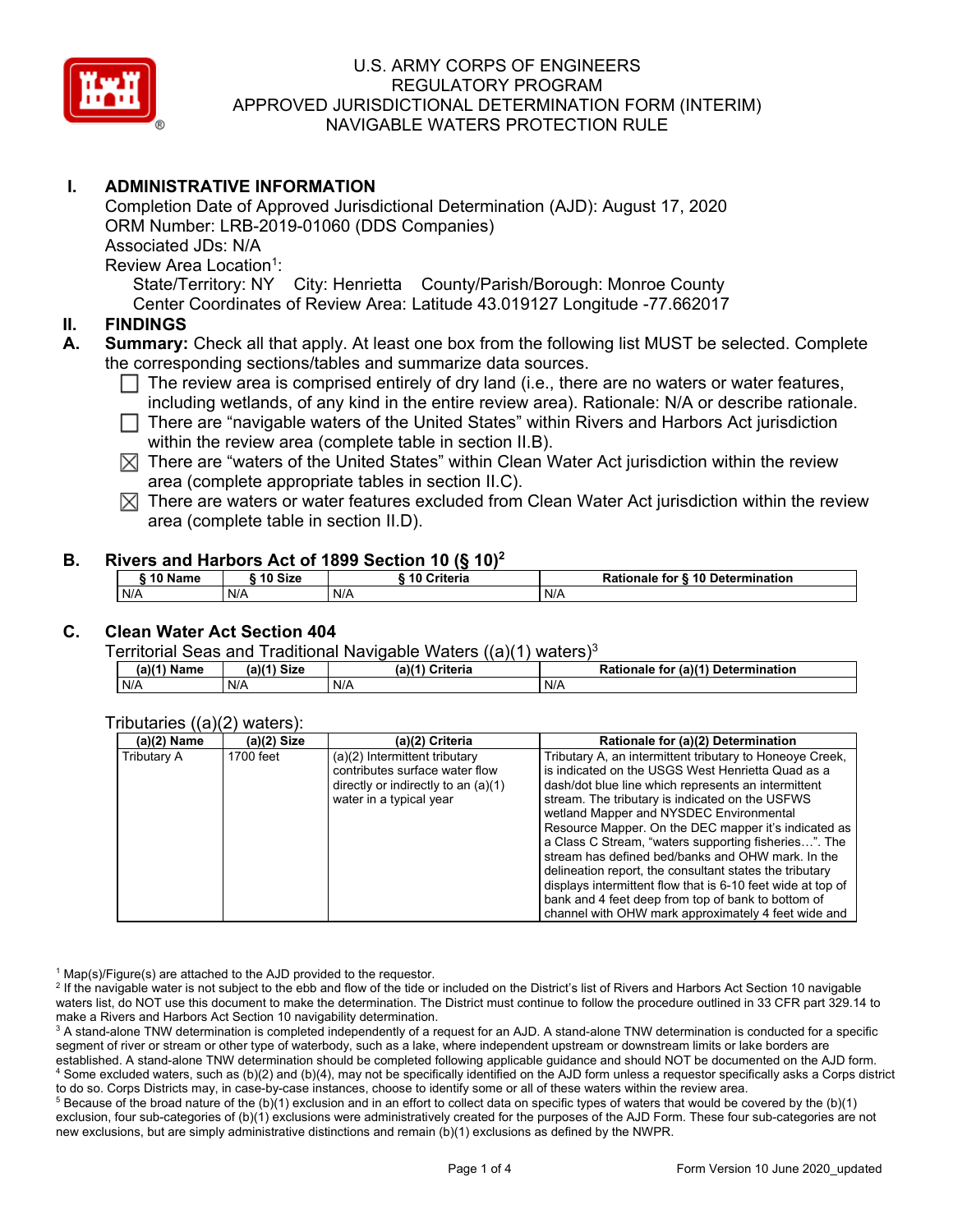

|  | $$ ntorobo $\cdot$<br>he<br>leer<br>vaie<br>size :<br>mones<br>snec<br>JXII<br>1011<br>⊷<br>' ∍i∠⊾ |
|--|----------------------------------------------------------------------------------------------------|
|--|----------------------------------------------------------------------------------------------------|

Lakes and ponds, and impoundments of jurisdictional waters ((a)(3) waters):

| $(a)(3)$ Name | (a)(?')<br><b>Size</b> | (a)(3)<br>Criteria | (a)(3)<br><b>Rationale</b><br><b>Determination</b><br>, tor |
|---------------|------------------------|--------------------|-------------------------------------------------------------|
| N/A           | N/A                    | N/A                | N/A                                                         |

#### Adjacent wetlands ((a)(4) waters):

| $(a)(4)$ Name | $(a)(4)$ Size | (a)(4) Criteria                                    | Rationale for (a)(4) Determination    |
|---------------|---------------|----------------------------------------------------|---------------------------------------|
| Wetland A     | $0.03$ acres  | $(a)(4)$ Wetland abuts an $(a)(1)-(a)(3)$<br>water | Wetland A directly abuts Tributary A. |
| Wetland B     | $0.15$ acres  | $(a)(4)$ Wetland abuts an $(a)(1)-(a)(3)$<br>water | Wetland B directly abuts Tributary A. |
| Wetland D     | $0.5$ acres   | $(a)(4)$ Wetland abuts an $(a)(1)-(a)(3)$<br>water | Wetland D directly abuts Tributary A. |

## **D. Excluded Waters or Features**

## Excluded waters  $((b)(1) - (b)(12))^{4}$

| <b>Exclusion Name</b>         | <b>Exclusion Size</b> | Exclusion <sup>5</sup>                        | <b>Rationale for Exclusion Determination</b>                                                                                                                                                                                                                                                                                                                                                                                                                                                                                                                                                                                                                                                                                                     |
|-------------------------------|-----------------------|-----------------------------------------------|--------------------------------------------------------------------------------------------------------------------------------------------------------------------------------------------------------------------------------------------------------------------------------------------------------------------------------------------------------------------------------------------------------------------------------------------------------------------------------------------------------------------------------------------------------------------------------------------------------------------------------------------------------------------------------------------------------------------------------------------------|
| ן ון עון טושוטא.<br>Wetland C | $0.28$ acres          | $(\nu)(\nu)$ .<br>(b)(1) Non-adjacent wetland | In the delineation report, it states Wetland C is a<br>forested pocket in the northeast corner of the site that<br>appears to be a shallow excavated pit. The soils are<br>Appleton loam, a potentially hydric soil. Vegetation<br>found within this wetland is a mix of non-hydric and<br>hydrophtic vegetation. A review of aerial imagery and<br>other in-house resources show no drainage patterns<br>coming or going from wetland C. Wetland C is more<br>than 500 linear feet from Tributary A (A-3 water) on the<br>delineation map to the South or any other tributary<br>identified from an in-house review of aerial imagery,<br>topo maps and the NYSDEC environmental resource<br>mapper. No other A-1 to A-3 waters were identified |
|                               |                       |                                               | within the vicinity of the wetland during an in-house<br>review. According to the delineation report, the wetland<br>is a shallow surface concave depression that collects<br>water and holds it long enough to provide wetland<br>characteristics but does not drain to A-1 to A-3 waters.                                                                                                                                                                                                                                                                                                                                                                                                                                                      |
|                               |                       |                                               | Photos included within the delineation report and a<br>review of aerial imagery show no natural or artificial<br>barrier between Wetland C and Tributary A. All<br>resources reviewed support the determination that                                                                                                                                                                                                                                                                                                                                                                                                                                                                                                                             |
|                               |                       |                                               | Wetland C doesn't directly abut an A(1)-A(3) waters,<br>are not separated from an $A(1)-A(3)$ waters by a natural<br>or man-made feature and are not adjacent to an A(1)-<br>$A(3)$ waters.                                                                                                                                                                                                                                                                                                                                                                                                                                                                                                                                                      |

### **III. SUPPORTING INFORMATION**

 $1$  Map(s)/Figure(s) are attached to the AJD provided to the requestor.

<sup>2</sup> If the navigable water is not subject to the ebb and flow of the tide or included on the District's list of Rivers and Harbors Act Section 10 navigable waters list, do NOT use this document to make the determination. The District must continue to follow the procedure outlined in 33 CFR part 329.14 to make a Rivers and Harbors Act Section 10 navigability determination.

<sup>3</sup> A stand-alone TNW determination is completed independently of a request for an AJD. A stand-alone TNW determination is conducted for a specific segment of river or stream or other type of waterbody, such as a lake, where independent upstream or downstream limits or lake borders are established. A stand-alone TNW determination should be completed following applicable guidance and should NOT be documented on the AJD form. <sup>4</sup> Some excluded waters, such as (b)(2) and (b)(4), may not be specifically identified on the AJD form unless a requestor specifically asks a Corps district to do so. Corps Districts may, in case-by-case instances, choose to identify some or all of these waters within the review area.

 $5$  Because of the broad nature of the (b)(1) exclusion and in an effort to collect data on specific types of waters that would be covered by the (b)(1) exclusion, four sub-categories of (b)(1) exclusions were administratively created for the purposes of the AJD Form. These four sub-categories are not new exclusions, but are simply administrative distinctions and remain (b)(1) exclusions as defined by the NWPR.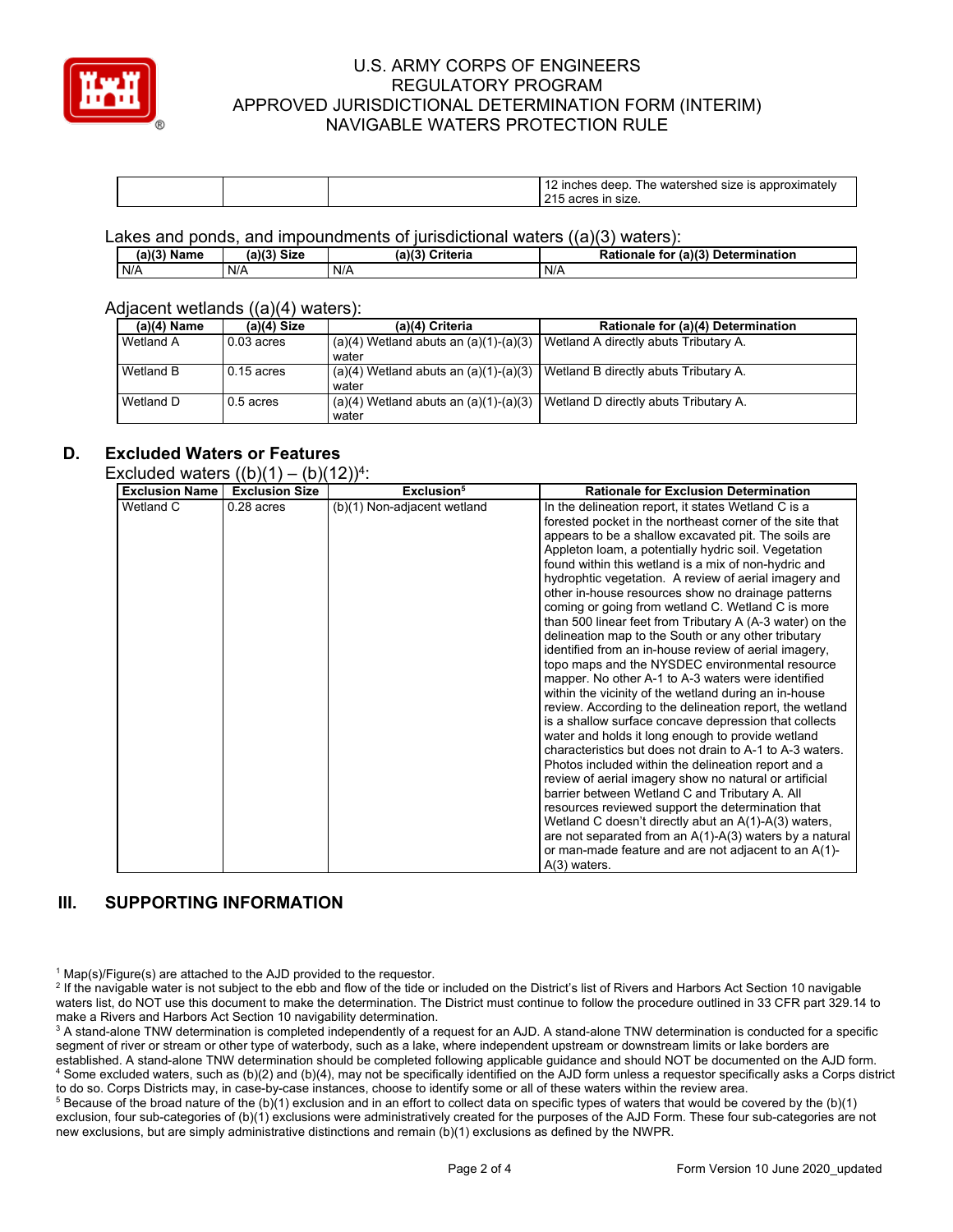

- **A. Select/enter all resources** that were used to aid in this determination and attach data/maps to this document and/or references/citations in the administrative record, as appropriate.
	- **\_X\_** Information submitted by, or on behalf of, the applicant/consultant: *Wetland delineation report*
	- **\_** *submitted by BME Associates, "1000 Rush-Henrietta Townline Road" dated August 2019 for The DDS Companies.* This information is sufficient for purposes of this AJD. Rationale: The delineation report clearly identifies the waters, upland areas and delineated boundary. All applicable areas of the data sheets were filled out correctly and clearly defined the upland or wetland point. Finally, the delineation report contained aerial imagery figures throughout the years, project location map, soil survey map and other applicable figures.
	- **\_\_\_** Data sheets prepared by the Corps: *Title(s) and/or date(s).*
	- **\_\_X** Photographs: Photos included with the delineation report, aerial imagery review of Bing,
	- **\_** Google Earth Maps. Aerial imagery provided by the consultant that shows the parcel throughout the years.
	- **\_\_\_** Corps Site visit(s) conducted on: *Date(s).*
	- **\_\_\_** Previous Jurisdictional Determinations (AJDs or PJDs): *ORM Number(s) and date(s).*
	- **\_X\_** Antecedent Precipitation Tool: *provide detailed discussion in Section III.B.*
	- **\_\_X** USDA NRCS Soil Survey: NRCS Web Soil Survey
	- **\_\_X** USFWS NWI maps: USFWS Wetland Mapper
	- **\_\_X** USGS topographic maps: West Henrietta Quad

### **Other data sources used to aid in this determination:**

| Data Source (select)       | Name and/or date and other relevant information                                                                                                                                                                                      |
|----------------------------|--------------------------------------------------------------------------------------------------------------------------------------------------------------------------------------------------------------------------------------|
| <b>USGS Sources</b>        | $N/A$ .                                                                                                                                                                                                                              |
| <b>USDA Sources</b>        | $N/A$ .                                                                                                                                                                                                                              |
| NOAA Sources               | N/A.                                                                                                                                                                                                                                 |
| <b>USACE Sources</b>       | N/A                                                                                                                                                                                                                                  |
| State/Local/Tribal Sources | NYSDEC Environmental Resource Mapper-State regulated wetland is located in the western portion<br>of the site and incorporates Wetland D. Also, Tributary A is indicated as a solid blue line and<br>identified as a Class C stream. |
| <b>Other Sources</b>       | N/A.                                                                                                                                                                                                                                 |

**B. Typical year assessment(s):** The APT pulls precipitation data from NOAA's Daily Global Historical Climatology Network. The APT evaluates normal precipitation conditions based on the three 30-day periods preceding the observation date. For each period, a weighted condition value is assigned by determining whether the 30-day precipitation total falls within, above, or below the 70th and 30th percentiles for totals from the same date range over the preceding 30 years. The APT then makes a determination of "normal," "wetter than normal," or "drier than normal" based on the condition value sum. The APT also displays results generated via the Palmer Drought Severity Index and the University of Delaware WebWIMP.

 $1$  Map(s)/Figure(s) are attached to the AJD provided to the requestor.

<sup>&</sup>lt;sup>2</sup> If the navigable water is not subject to the ebb and flow of the tide or included on the District's list of Rivers and Harbors Act Section 10 navigable waters list, do NOT use this document to make the determination. The District must continue to follow the procedure outlined in 33 CFR part 329.14 to make a Rivers and Harbors Act Section 10 navigability determination.

<sup>&</sup>lt;sup>3</sup> A stand-alone TNW determination is completed independently of a request for an AJD. A stand-alone TNW determination is conducted for a specific segment of river or stream or other type of waterbody, such as a lake, where independent upstream or downstream limits or lake borders are established. A stand-alone TNW determination should be completed following applicable guidance and should NOT be documented on the AJD form. <sup>4</sup> Some excluded waters, such as (b)(2) and (b)(4), may not be specifically identified on the AJD form unless a requestor specifically asks a Corps district to do so. Corps Districts may, in case-by-case instances, choose to identify some or all of these waters within the review area.

 $5$  Because of the broad nature of the (b)(1) exclusion and in an effort to collect data on specific types of waters that would be covered by the (b)(1) exclusion, four sub-categories of (b)(1) exclusions were administratively created for the purposes of the AJD Form. These four sub-categories are not new exclusions, but are simply administrative distinctions and remain (b)(1) exclusions as defined by the NWPR.